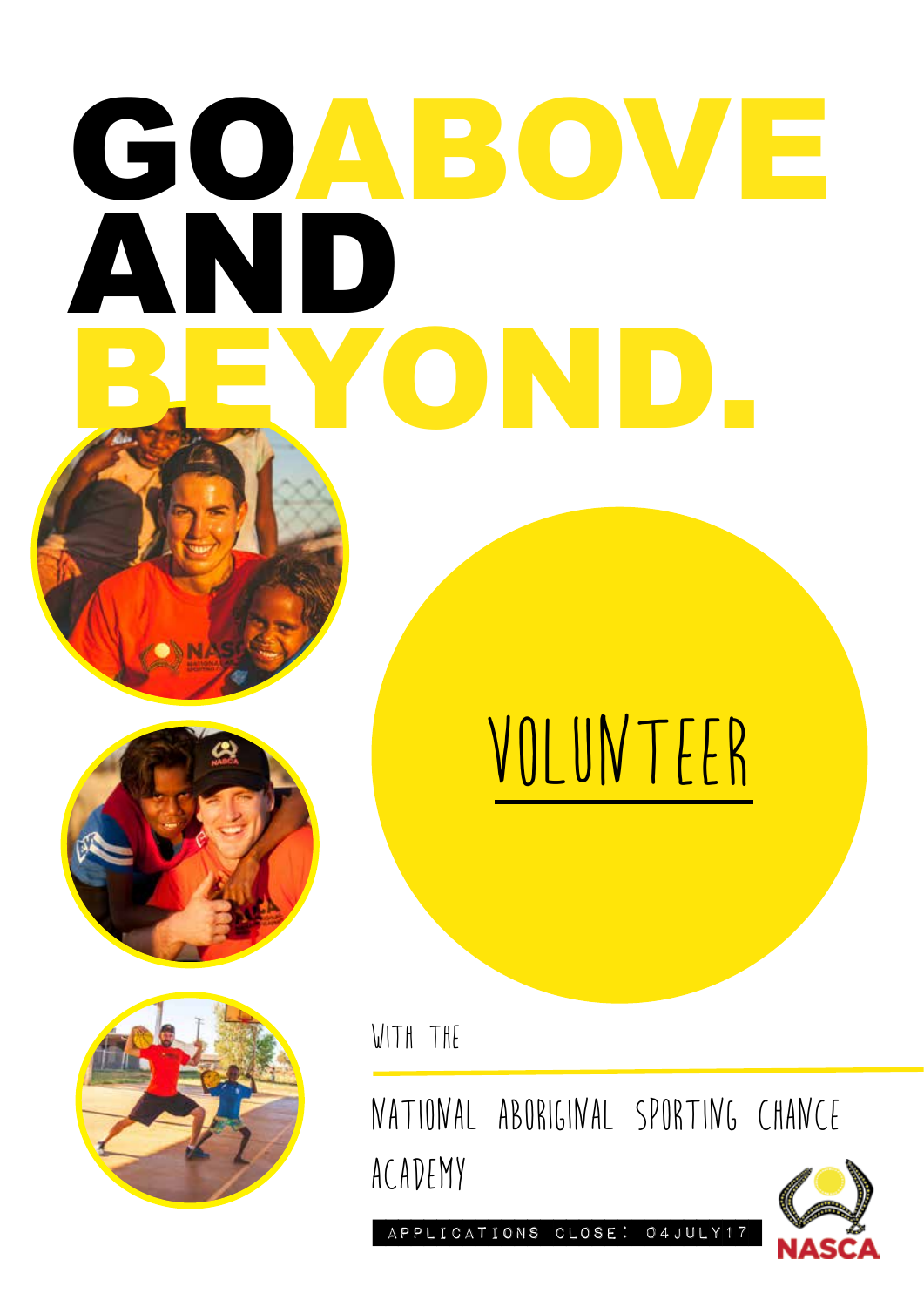NASCA Volunteer Info Pack



"Volunteering my time is something that I ALWAYS WANTED TO ACHIEVE. I LOVED THE community and the kids, the land is simply beautiful and culture is so strong. I have learned new skills, ways and views. I FELT DEEPLY CONNECTED AND SO PASSIONATE. I cannot recommend an experience like this MORE HIGHLY. THANK YOU TO NASCA FOR THE OPPORTUNITY.

### essential information

#### DURATION

Volunteers commit to living and working in a remote community for one week. Prior to program delivery, development and training is undertaken, requiring additional commitment.

#### Training

Volunteers undertake Induction training in Redfern, with further development pre-departure for Aboriginal communities in Alice Springs. NASCA facilitates cultural context training and provides a certificate on completion of the program for eligible participants.

### PROGRAM DATES

**04July**<br>**APPLICATIONS CLOSE** 

**12Aug** INDUCTION - Sydney

**19-26Aug PROGRAM DELIVERY - NT** 

#### LOCATION

Induction training is held in Redfern, NSW. The week-long program leaves from Alice Springs to one of eight remote communities in the central desert region.

Emma ARDLER

#### $($  STS

Airfares, accommodation and training are at **no cost** to volunteers. There is a \$25 application fee paid to NASCA. You will also need to pay \$5 for your NT WWCC Check directly to Safe NT.

#### FUNDRAISING COMMITMENT

NASCA provides support and training for volunteers to fundraise. Fundraising is a requirement for participation.

- CONTACTS **(02) 8399 3071**
- $\begin{picture}(20,20) \put(0,0){\line(1,0){10}} \put(15,0){\line(1,0){10}} \put(15,0){\line(1,0){10}} \put(15,0){\line(1,0){10}} \put(15,0){\line(1,0){10}} \put(15,0){\line(1,0){10}} \put(15,0){\line(1,0){10}} \put(15,0){\line(1,0){10}} \put(15,0){\line(1,0){10}} \put(15,0){\line(1,0){10}} \put(15,0){\line(1,0){10}} \put(15,0){\line(1$ **180 George Street**
- **Redfern, NSW 2016**

**volunteer@nasca.org.au**

 $\bigoplus$ **We welcome people from all backgrounds to apply.**

#### Applications Close:04 july 2017

### VOLUNTEER-2016.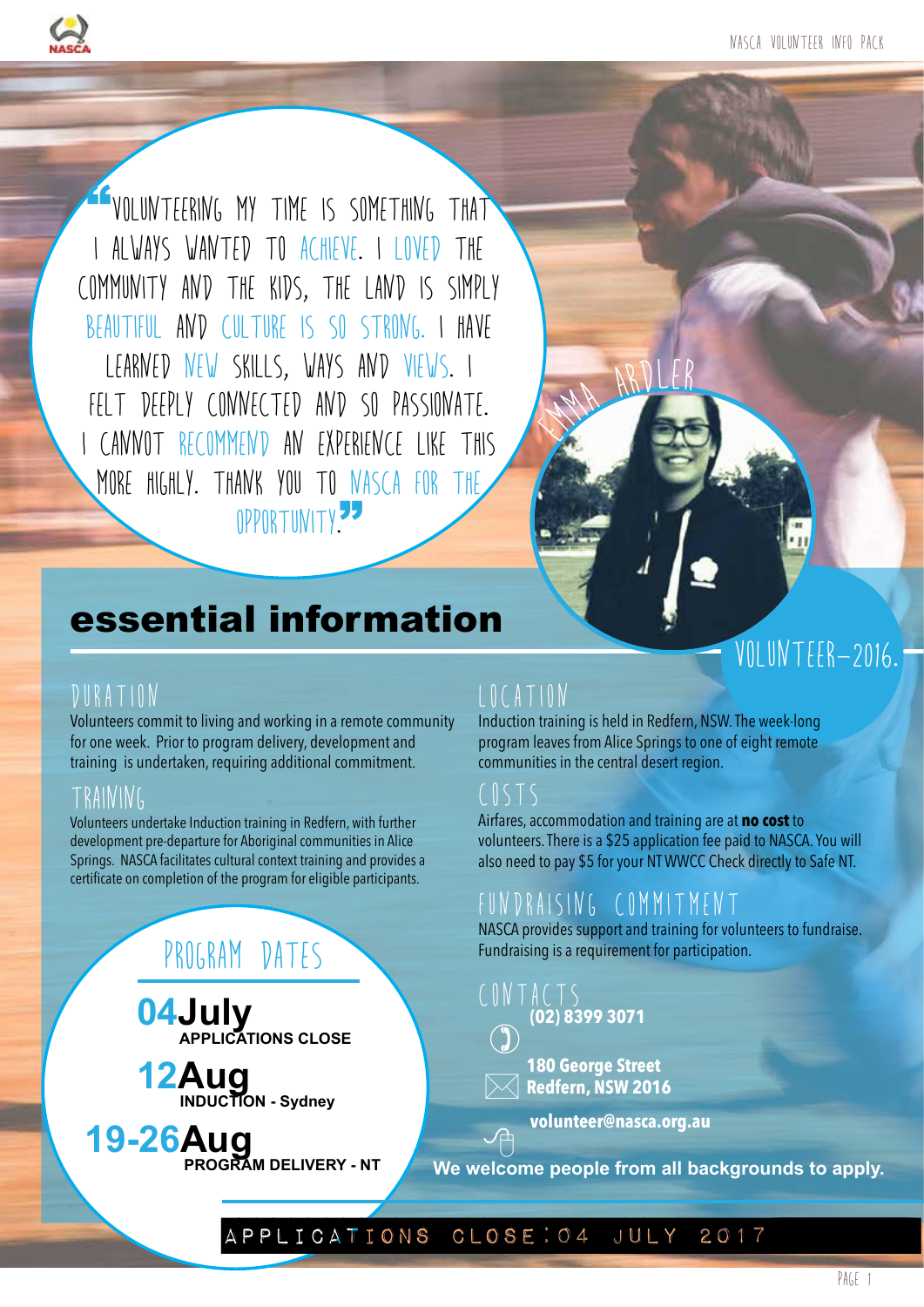

### volunteer experience

Volunteer submits completed application forms by the closing date. NASCA short-lists applicants and conducts phone interviews.

**H** 

<sup>S</sup>te<sup>p</sup> <sup>1</sup>

NASCA conducts reference checks and submits AFP Checks.

 $STFP$  2

H

**Harry Company** 

 Successful volunteers are notified and sent Welcome Pack and a Letter of Offer to volunteer. Volunteers sign and return offer with additional information required by NASCA. Webinar training session(s) are made available for volunteers to gain additional support in fundraising and using online crowd funding. H

 $\mathbb{Z}^4$ Induction training is held in Redfern. Volunteers meet each other; undertake training and workshop program activities with NASCA Team Leaders. Volunteers are assigned to a team of 3 or 4 and are informed of the community they will be working.

<sup>S</sup>te<sup>p</sup> <sup>6</sup>

 $\left\langle \right\rangle$ Following Induction, teams prepare program activities prior to departure to Alice Springs (usually 1 week). Volunteers commence fundraising continuing until 2 weeks after returning from Alice Springs. K Kata

 $S^{12}$ 

Volunteers travel to Alice Springs, on arrival undertake cultural awareness training and final preparation prior to leaving for communities.

WEEK WAS sightful to me so many levels. I am all the wiser for the experience and I feel a sense of enrichment AND CONNECTION. **Claire Geary** 2016

"

 $\mathbb{F}$ 

 $\mathbb{P}$ 

Teams travel to remote communities and live and work for a week delivering NASCA's program. Debriefing session is held on return from communities in Alice Springs.

H

**M** 

Ste<sup>p</sup> <sup>8</sup> 1-2 weeks after the program, volunteers undertake online evaluation. NASCA conducts review of volunteer performance and provides feedback & additional support.  $\frac{1}{2}$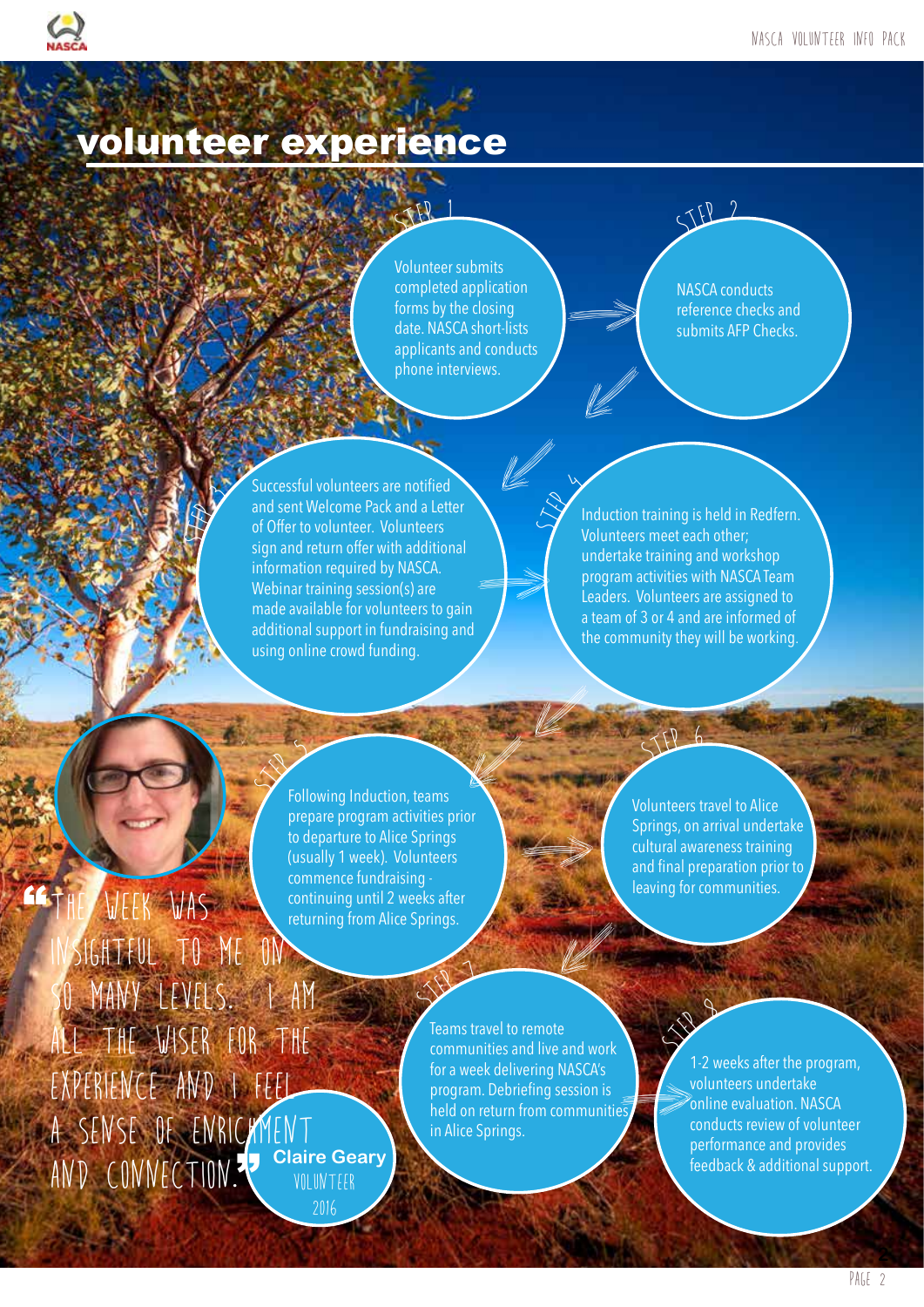

### revealing the champion

NASCA is dedicated to enriching the lives of Aboriginal and Torres Strait Islander young people. We lead the way in program delivery for Indigenous youth. As an Aboriginal not-for-profit we hold the necessary expertise and connections to contribute to positive social change in our communities.

Partnering with eight remote Northern Territory Schools, NASCA's program is delivered by volunteers and staff for a week, three times per year in each community across four delivery points (March, June, August and October). In addition to in-class support the program delivers over 700 hours of sport, health, mentoring and personal development activities.

We use our unique abilities and our community engagement skills to connect young people with school and future ambitions. We aim to increase school attendance/retention, improve students' attitudes towards school, promote positive learning experiences and improve teamwork, communication and leadership skills.

volunteer role

Designed as a cultural exchange and immersion experience for volunteers, our program features a balance between your development in working in a remote Aboriginal community and utilising your expertise to deliver NASCA's program.

Working for a week with young people in the Northern Territory, volunteers:

- provide daily assistance in a remote classroom.
- assist in the delivery of targeted vocational learning workshops.
- participate in sport and physical education.
- work after school to deliver recreational and life skills activities.

 $\overline{\phantom{a}}$  $\overline{\phantom{a}}$  $\approx$ 

participate in cultural and community activities.

• Resourcing programs.

SOCIAL

Impact

 $N_A$ 

**Harry Comment** 

FICRATION

ENSIN from various backgrounds.

 $\, \geq \,$ 

 $\overline{\phantom{0}}$  $\sum$ 

- Support for young people. People.
- Increased cultural awareness.
- Volume 1 • Once in a lifetime immersion
- experience.

H

• Professional development.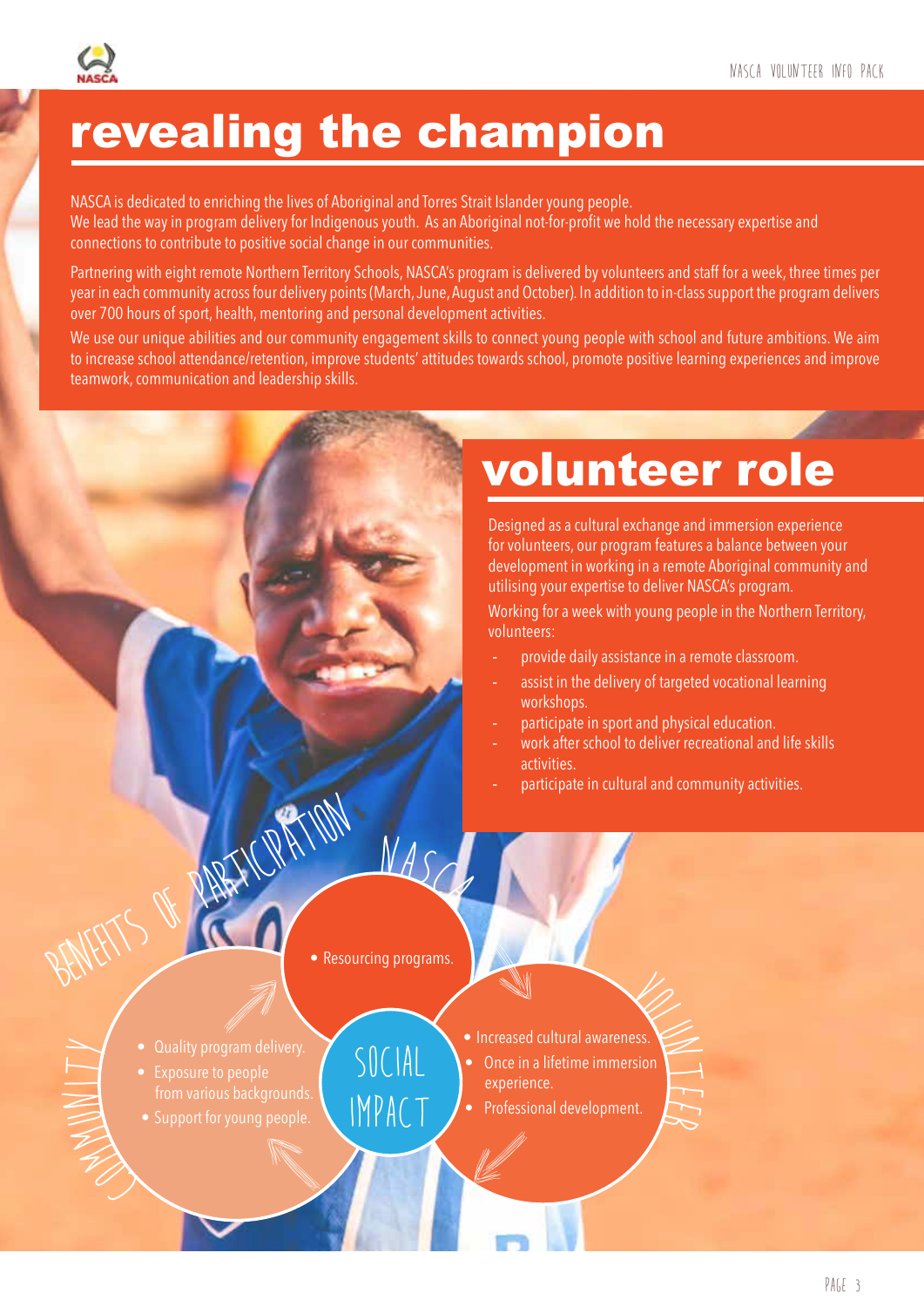### what we're

### looking for:

- Indigenous and non-Indigenous participants.
- Demonstrated interest in or knowledge of issues facing Aboriginal and Torres Strait Islander young people.
- Experience in sport, education and community development.
- Experience working with young people.
- Outstanding communication skills.
- People willing to get involved and fully participate in activities.
- Individuals passionate about and willing to fundraise for NASCA.
- Skills to contribute to some of the following program areas:
	- Promoting good diet
	- Exercise

Volunteers

- Self-esteem
- Connection to Land and Culture
- Education
- Vocational Education
- Creative Arts
- Sports
- Willingness to take the full week's leave from their position – there is no access to work time or facilities during the program.
- Over 21yrs on application.
- Team player.
- Excellent interpersonal and communication skills.
- Personal drive and positive 'can do' attitude.
- Individuals who model healthy life choices and success.

volunteer-

2016.

GEVERY EYE OPENING EXPERIENCE WHICH ALLOWED ME TO BETTER MY understanding of the various languages and cultures that we HAVE THROUGHOUT AUSTRALIA. -Jake Vrahnos

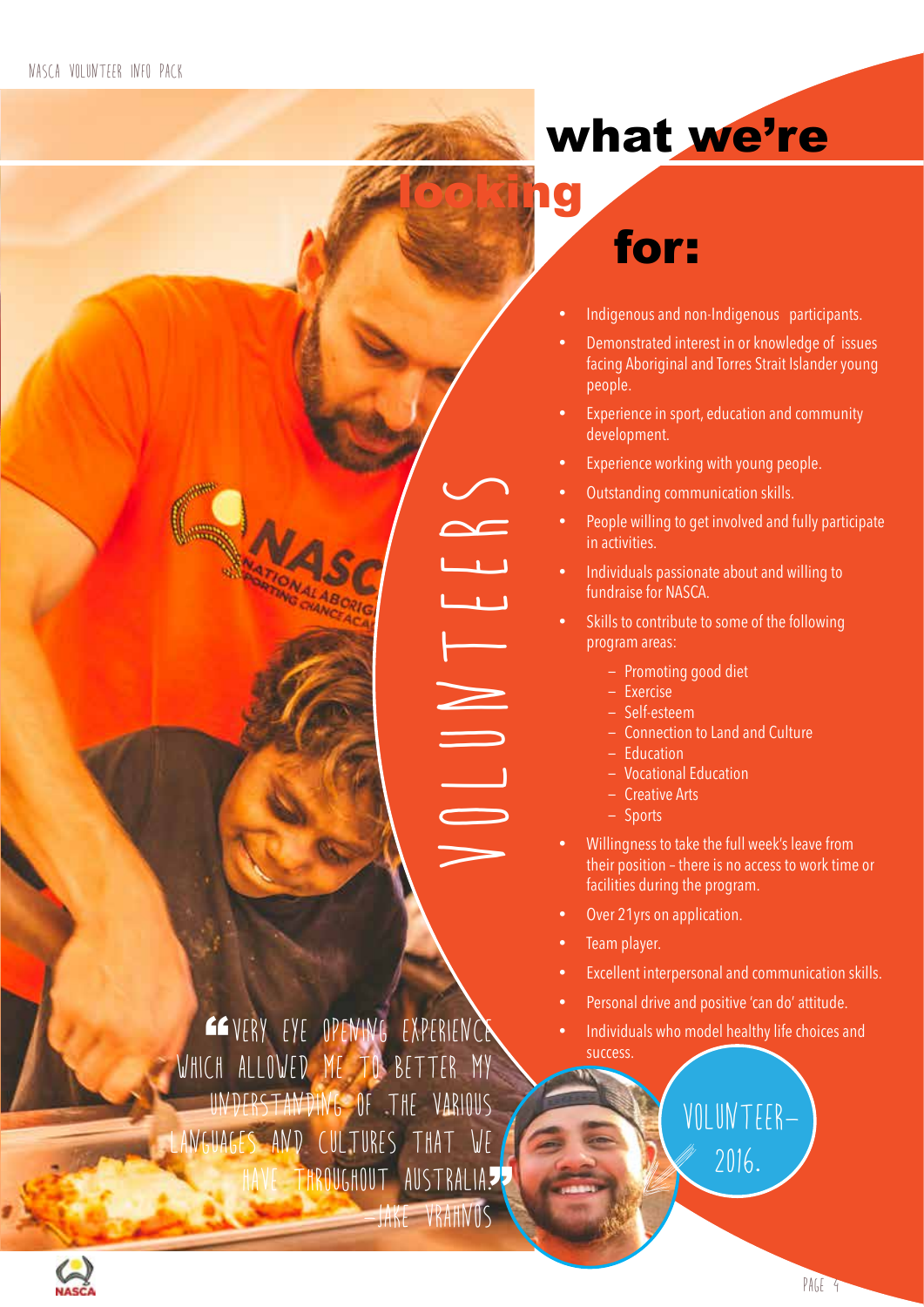### about NASCA

#### NASCA is 100% Aboriginal Governed

A proud, prosperous, healthy Australia where Aboriginal & Torres Strait Islander young people thrive.

Visio<sup>n</sup>

Value<sup>s</sup>

Goal<sup>s</sup>

Integrity **Excellence** Trust Teamwork **Culture** 

• Inspire students through role modeling & mentorship • Develop life skills

- Increase school engagement & attendance
- Strengthen cultural pride
- Develop healthy life choices

Active Healthy Hands on Skills Smarts Goals **Opportunities** 

 $\blacktriangle$ 

RINGS RS

NASCA uses the power of structured sporting programs and cultural initiatives to harness the educational and health aspirations of Aboriginal & Torres Strait Islander young people.

We address the root causes of inequality, and use our Aboriginal knowledge and expertise to ensure young people stay strong in their culture and identity and are resilient in combating the structural and systemic bias prevalent in Australia today.

NASCA strengthens:

- School attendance and performance
- Physical, mental and spiritual health; and
- Pride in Aboriginality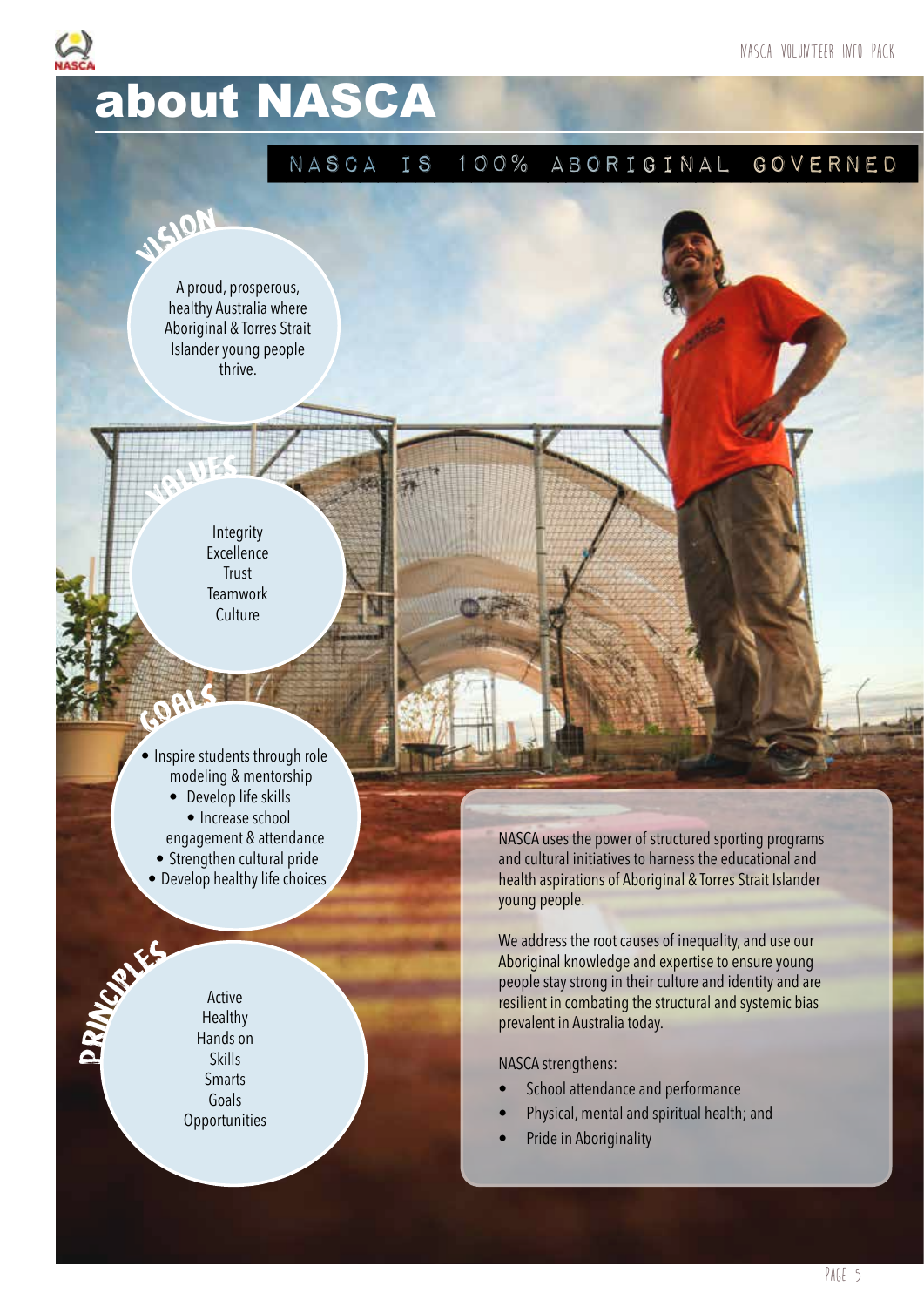### NASCA communities

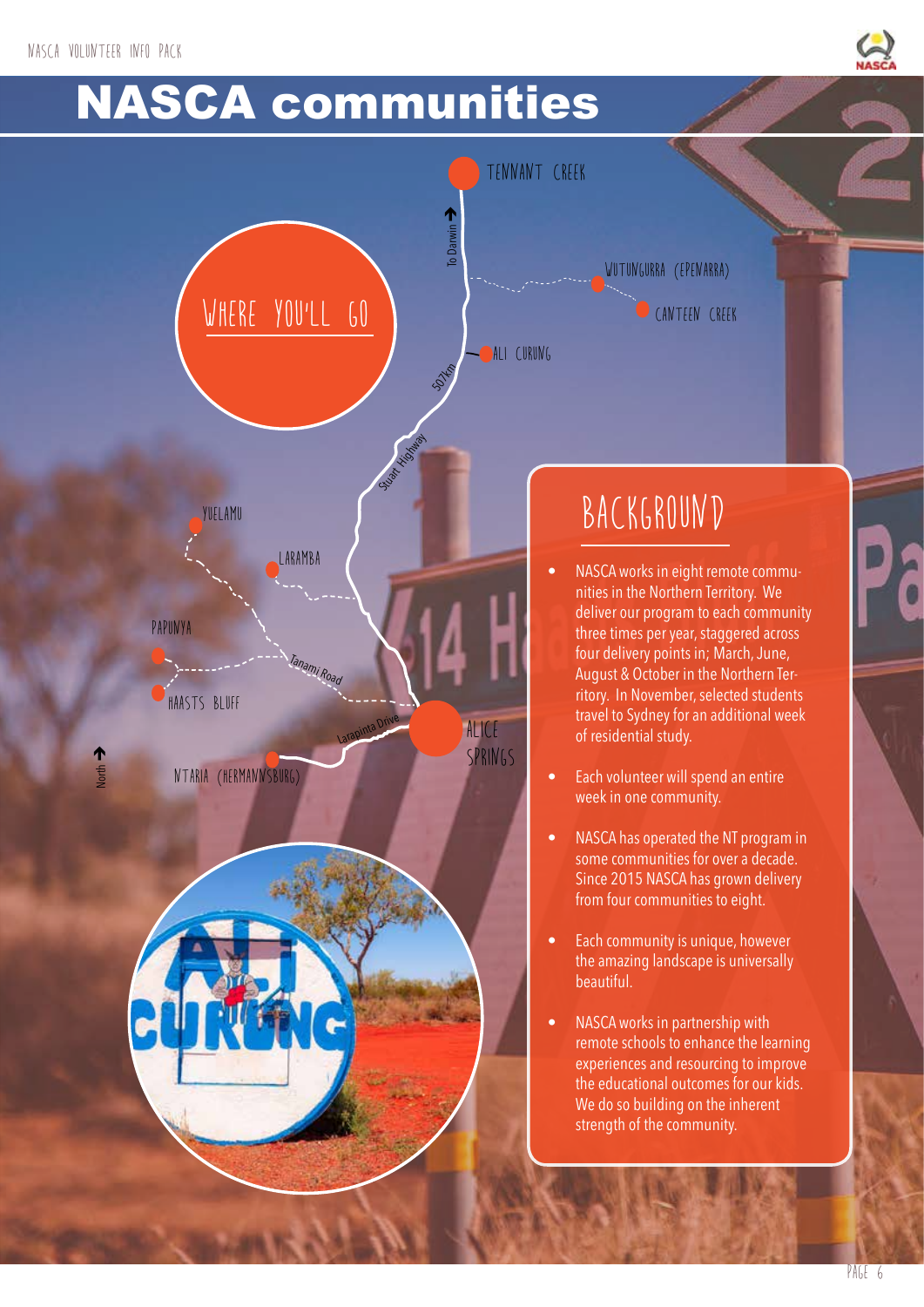

### apply in 4 easy steps





Visit www.nasca.org.au/volunteer to begin your online application.



3

1

### SELECTION CRITERIA

Address the Selection Criteria - this statement should demonstrate your skills and expeience, and your suitability for the role. Also complete the application form and 2 medical form.

CHECKS

Complete the AFP check forms (remember to attach to your application with 100 points of ID) and the Northern Territory Working With Children Check form (completed online via https://forms.pfes.nt.gov.au/safent/ )

### APPLICATION FEES

After submitting your appliation online you will be redirected to PayPal to pay the \$25 application fee. You will also pay \$5 direct to SafeNT when you submit your NT Working WIth Childrens Check.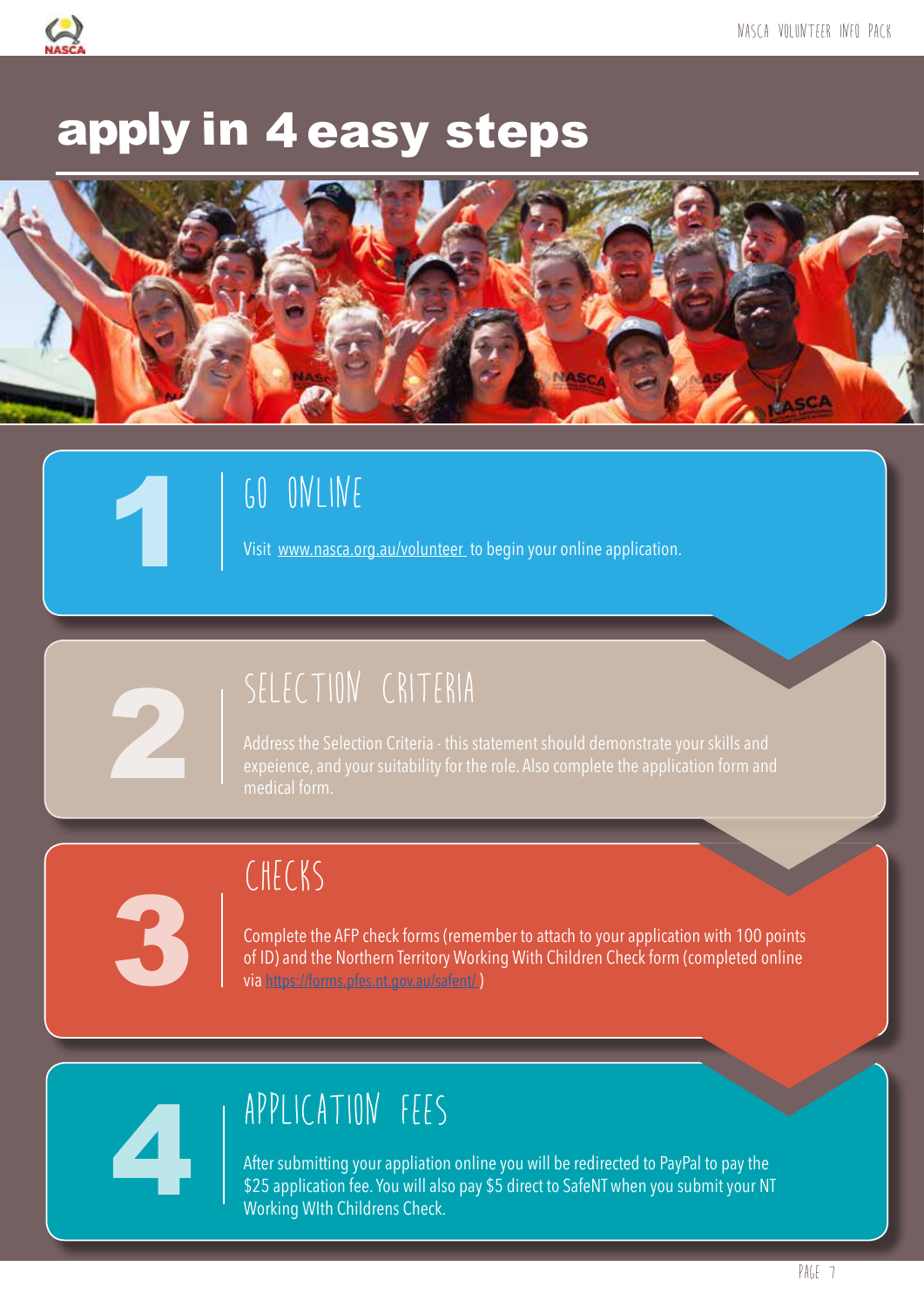

### frequently asked questions

#### **Do I need to be an athlete or sporty person to participate?**

**No.** We welcome volunteers from a range of backgrounds and abilities. A willingness to 'get in and have a go' is essential – so trying your best in sporting activities is important.

#### **Is NASCA a sports body?**

**No**. The 'sporting' in our name is about facilitating a 'sporting chance' at life. We use sports and health programs to promote engagement, but our focus is much broader; assisting Aboriginal people to reach their potential.

#### **Can non-Indigenous people apply?**

**Yes**. We welcome volunteers from all backgrounds.

#### **Can I choose my travel arrangements and stay in the Northern Territory on completion of the program?**

**No**. As a non-profit organisation our focus is on our program delivery and cost efficiency for travel and our staff time in making arrangements.

#### **How much do I need to fundraise?**

We provide support for you to reach a target of \$1,000, however your participation is not reliant on the amount of money you raise. **Every dollar helps** NASCA to deliver our programs.

#### **How old must I be?**

We invite applicants **over 21yrs to apply.** We believe volunteers with life experience and greater distance in age from our beneficiaries is the winning combination. We especially encourage applicants over 40yrs to apply.

#### **Can I choose the community I volunteer in?**

**No.** NASCA determines the make up of teams with a balance of age, backgrounds and experience.

#### **How much do I pay to participate?**

You must pay the application fee of \$25. You may need to cover the costs of your own travel to Induction training in Sydney. All other costs are covered by NASCA. It is compulsory for you to fundraise.

#### **I can't make Induction Training, can I still participate?**

**No.** It is essential that volunteers participate in all program activities.







#### Applications Close:04 july 2017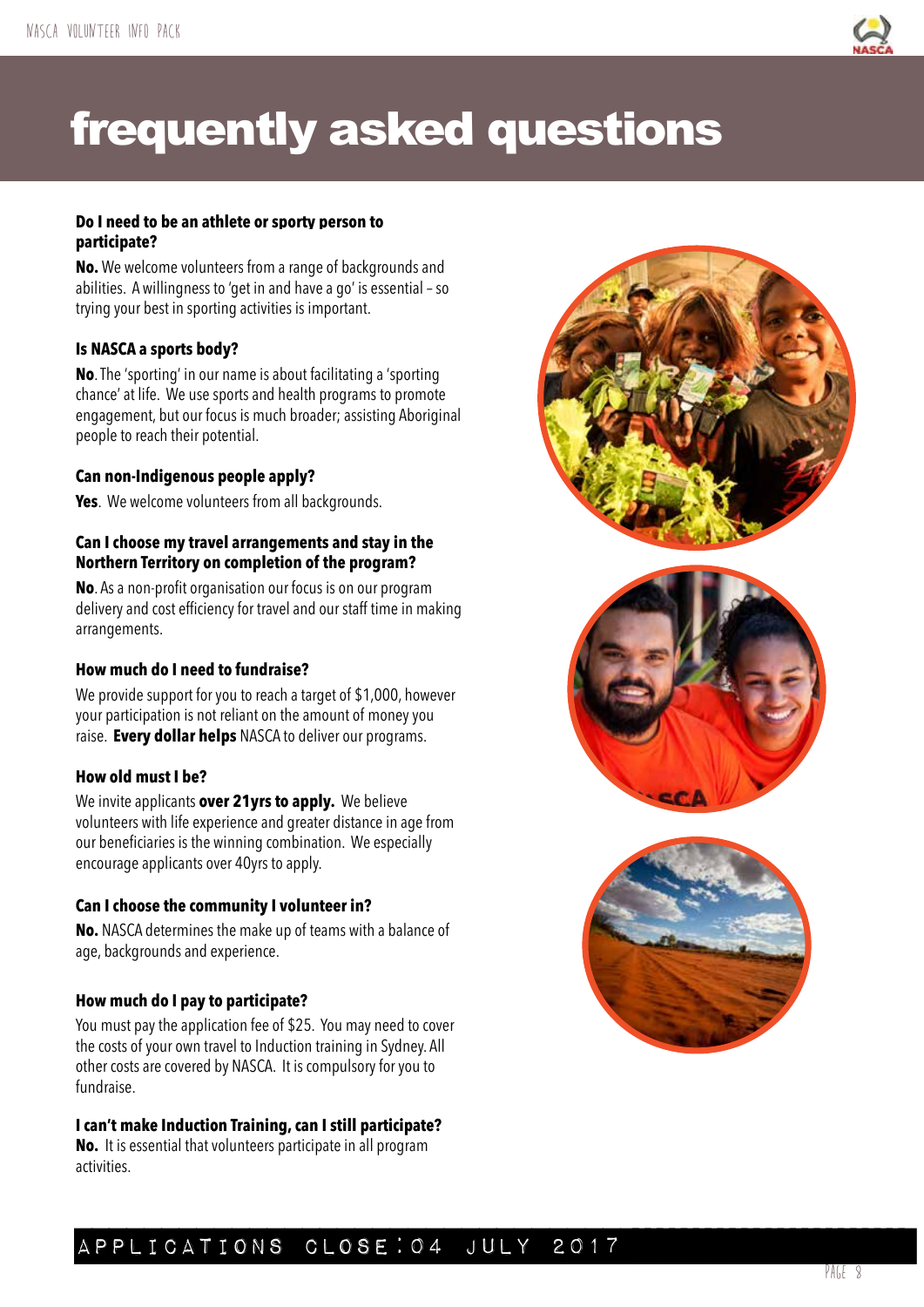### online application guide

#### **Visit www.nasca.org.au/volunteer to complete your**

**online application.** You can save your application at any time by clicking 'save and continue later.' You must finish and submit your application by **midnight July 4th.**

#### **Step 1:**

#### **You will be asked to complete the following selection criteria:**

- 1. Demonstrated knowledge and understanding of issues facing Aboriginal & Torres Strait Islander peoples & experience working with young Aboriginal & Torres Strait Islander people.
- 2. Demonstrated excellent communication, interpersonal & relationship building skills and the ability to listen and learn from others (including young people).
- 3. Demonstrated experience working with young people.
- 4. Demonstrated experience in implementing effective strategies to motivate and engage young
- 5. people in one or more of the following program areas: Promoting good diet, Team sport, Positive self-esteem, Connection to land & culture, Exercise, Education, Creative Arts, Vocational Education
- 6. How will you inspire young people that you work with?
- 7. What is your reason for volunteering with NASCA?

#### **Steps 2-3:**

You will complete an application form and medical form. Key information includes work history, the details of at least two profesional referee's and information related to medical conditions/ allergies.

#### **Step 4:**

NASCA conducts both AFP National Police Checks and Northern Territory Working With Childrens Checks for all volunteers. Even if you have an existing AFP NPC Check you are still required to complete this step.

#### i) AFP National Police Check Form:

Download the AFP NPC Form via our website http://nasca.org.au/ wp-content/uploads/2017/05/1784-NASCA-NPC-Form.pdf.

Prepare 100 points of ID (jpg. png. or pdf)

You will be directed to attach both documents to your application in step 4.

ii) Northern Territory Working With Children Check:

Please complete your NT WWCC application online prior to submitting your application via https://forms.pfes.net.gov.au/ safent/ - there will be a \$5 fee paid directly to SafeNT.

PPLICATIONS CLOSE:04 JULY 2017